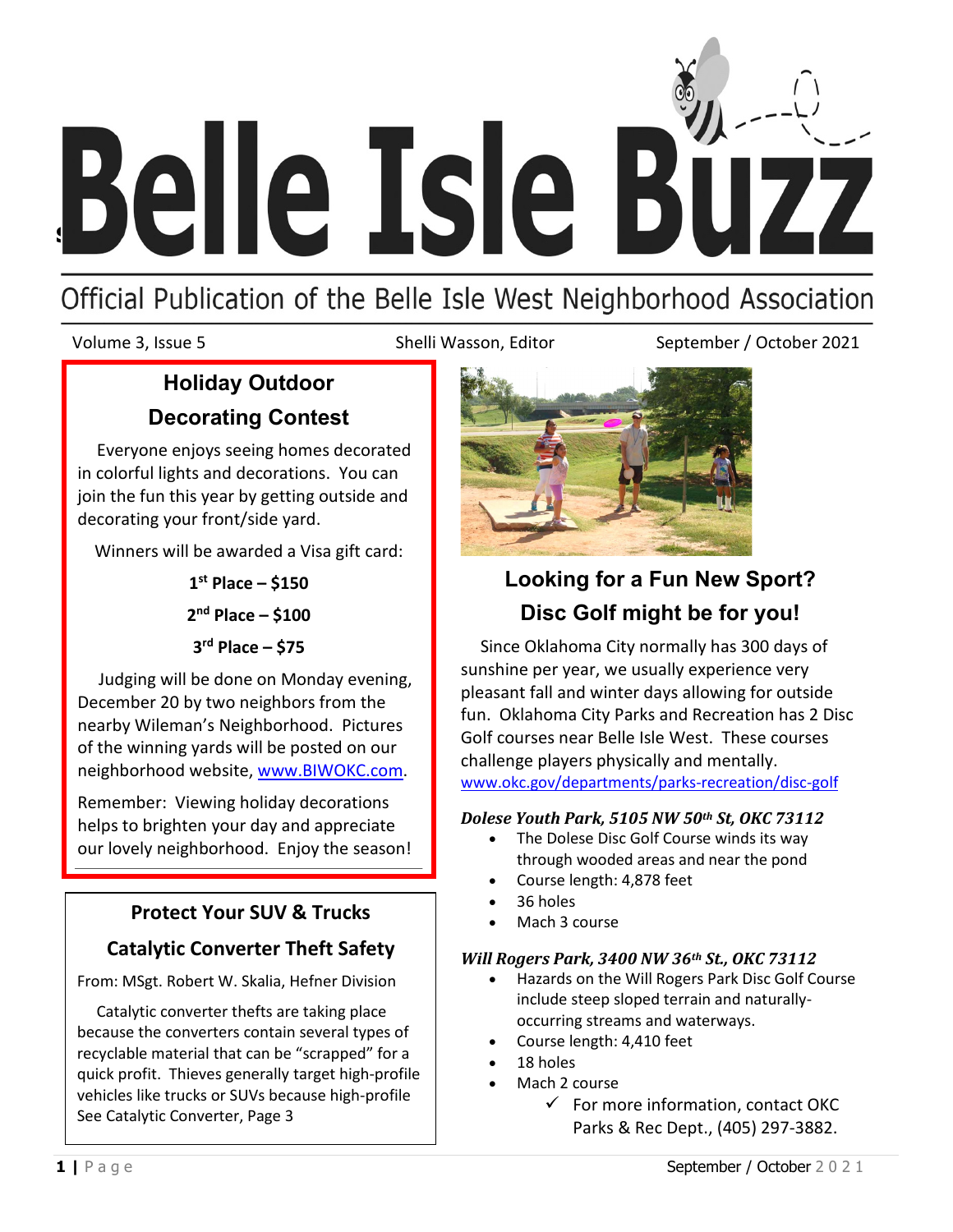## **Officers and Committee Chairs**

PRESIDENT – Greg Hall [hallgreg05@gmail.com](mailto:hallgreg05@gmail.com)

PRESIDENT-ELECT – David Patterson

#### [dgpat@cox.net](mailto:dgpat@cox.net)

SECRETARY – OPEN TREASURER – Cathie Shaw SERGEANT-AT-ARMS – David Campbell

#### [Dcamp20000@aol.com](mailto:Dcamp20000@aol.com)

NEWSLETTER EDITOR – Shelli Wasson

# [shelliwasson95@yahoo.com](mailto:%20shelliwasson95@yahoo.com)

(405) 250-6462

NEWSLETTER STAFF –

Earlene Parr Aimee Dial Parrish Ann Warzyn

#### STREET DIRECTORS (04/06/2021) –

55<sup>th</sup> Place – Dave Campbell & Greg Hall 55th Terrace – Cathy Fitzhugh 56th St. & Linn – OPEN 57<sup>th</sup> St. – Shannon & Randy Wells 58th Place – Shelli & Craig Wasson, Cathie Shaw 58th St. – Sue Fellers 59th St. – Aimee Dial Parrish 60th St. – Christie Baker & Lynne Womble 61<sup>st</sup> St. – Scott Sproat & Maribeth Govin  $62<sup>nd</sup>$  St. – OPEN Imperial Terrace – Jackie Wilkinson Riviera Drive & 2300-2400 Blocks of NW  $59<sup>th</sup>$  St. – OPEN Ross Ave. – Eunice Khoury Villa Ave. and 2400-2412 NW  $63^{rd}$  St. -Brooks Taylor

## **A Local Nonprofit to Know**

Abby Tompkins, resident on 58<sup>th</sup> Place, is the Development Director for **Focus on Home,** a local nonprofit helping families who are transitioning out of homelessness.

 Focus on Home is a local Oklahoma City nonprofit that transforms empty houses into homes by repurposing unwanted, gently used furniture and home furnishings donated by the community to families in need.

 The organization has 2 box trucks so they can pick up items. Want more information? Visit us a[t www.FocusOnHome.org](http://www.focusonhome.org/) or if you are ready to schedule a pick-up of your unwanted items give us a call at (405) 620-6055.

Items to donate to Focus on Home:

#### **Furniture Linens**

Side Tables Shower Curtains

Couches/Loveseats Sheet sets (twin, full, & queen) Recliners, Chairs Bedding Sets, Curtains Accent Furniture Towel Sets, Rugs (All Sizes) Dressers, Headboards Throw Pillows and Throw Blankets

#### **Accessories Kitchen**

Curtain Rods Everyday Dishes (Service of 4 min) Artwork Cups/Glasses, Silverware

Focus on Home

OKC, OK 73116

6608 N. Western Ave., #202

[www.focusonhome.org](http://www.focusonhome.org/)

## Décor Items Kitchen Utensils, Post & Pans Hanger Sets Bakeware, Baking Sheets Lamps **Knives, Strainers, Can Openers** *Providing More*

Abby Tompkins *Than Furniture…* (405) 620-6055 *Creating Homes.*

# **[HOLIDAY HYGGE ACTIVITY KIT](https://libraryaware.com/2EK3PW?SID=f27bc438-0199-40a7-98b6-fd1abbb80aa3)**

Monday, December 13, 9:00 AM (Kit pickup starts) Belle Isle Library, 3621 NW Expy – temporary location

 The holiday season can be stressful, and you may find yourself in need of some hygge. "Hygge" (pronounced hoo-gah) is a Scandinavian term that refers to coziness and togetherness. In this activity kit, you will find snacks, tools, and crafts to help you center yourself and relax during this busy season.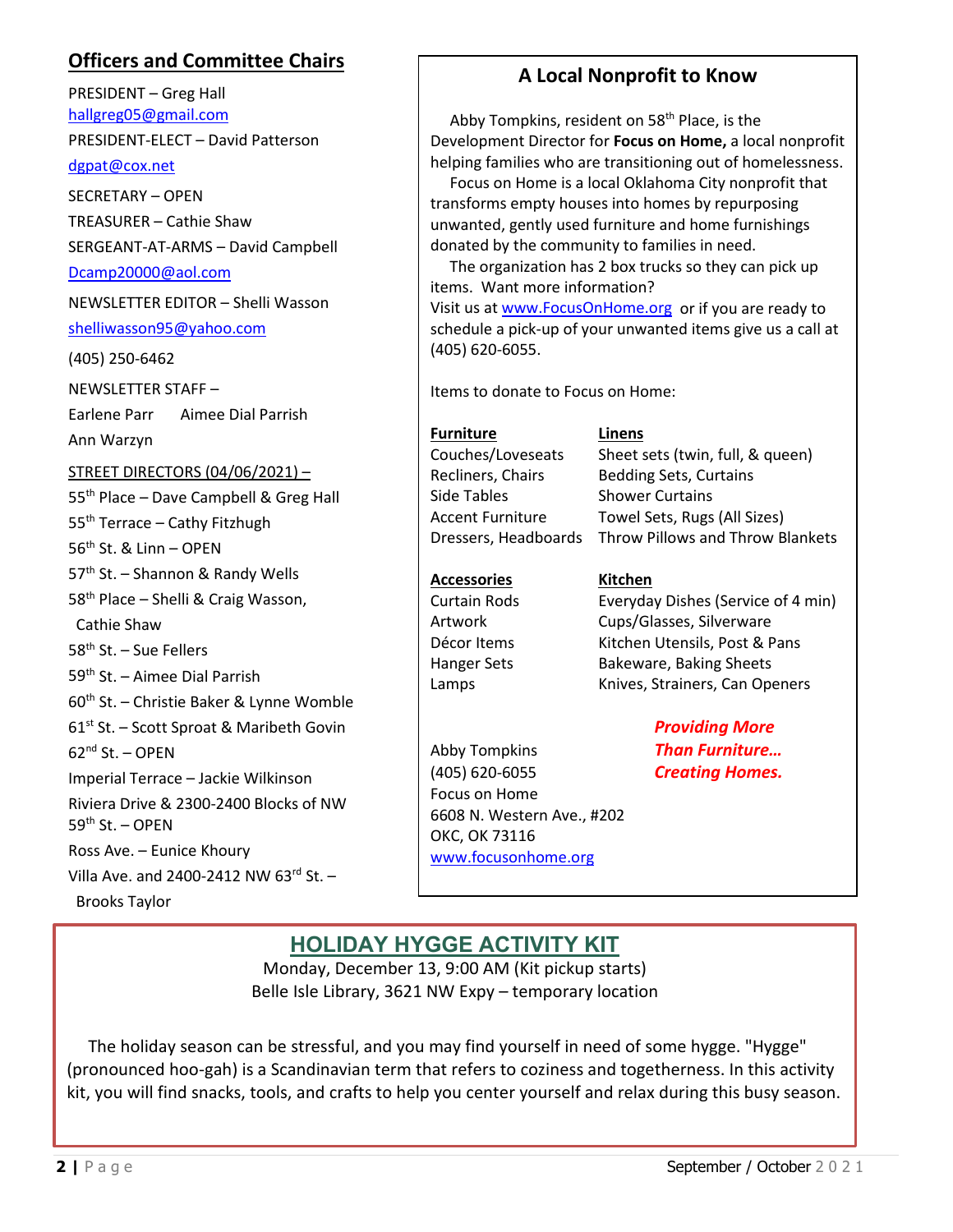

#### Catalytic Converter, Continued from Page 1

vehicles like trucks or SUVs because the higher ground clearance allow for easier access underneath the vehicle. Currently, we are seeing Toyotas being targeted, especially the Prius.

What can you do to protect your vehicle? Here are some prevention tips:

- If you have a garage, consider parking your car inside.
- Park in well-lit areas and if possible near security cameras.
- If your catalytic converter is a "bolt-on" model, you can have the bolts welded shut and have extra metal welded in the exhausted system.
- Install a catalytic converter protection device that will clamp around the converter.
- Etch your converter with your vehicle's license plate in several locations. This will help police track your property if it is stolen.
- Calibrate your car alarm to alert when it detects vibrations.

Please do not hesitate to report suspicious activity to our non-emergency number at (405) 231-2121.

Master Sergeant Robert W. Skalla Police Community Relations Officer Oklahoma City Police Department, Hefner Division robert.skalla@okc.gov

## **The Oklahoma County Extension Has Many Resources for Home Gardeners**

 Hello Gardeners: Do you know the Oklahoma County (Agricultural) Extension office has tons of free advice and information? Master Gardeners provide a free call-in service year-round, Monday-Friday 9:00 AM – 4:00 PM, (405) 713-1125. They answer questions and have hundreds of Fact Sheets to help you grow anything. There are workshops throughout the year.

Coming up is "What about Winter?" What you should do in Winter to maximize your landscape. Friday, November  $19<sup>th</sup>$  at 9:00 AM - 12:00 Noon, Cost: \$5.

Cathy Fitzhugh, Master Gardener, resident on 55<sup>th</sup> Terrace The Master Gardener certification was awarded to Cathy in October 2021.